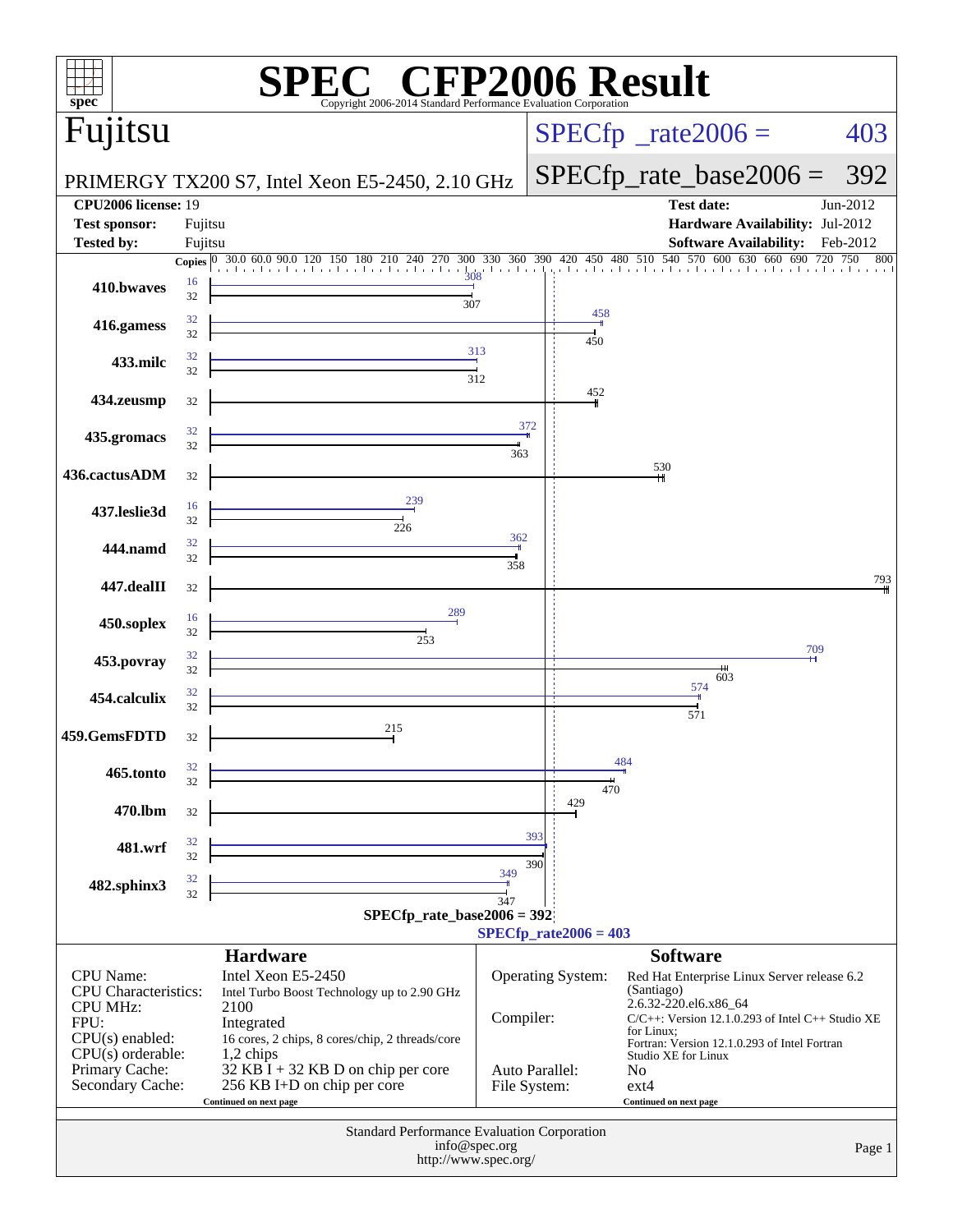

# Fujitsu

### $SPECTp_rate2006 = 403$

#### PRIMERGY TX200 S7, Intel Xeon E5-2450, 2.10 GHz

[SPECfp\\_rate\\_base2006 =](http://www.spec.org/auto/cpu2006/Docs/result-fields.html#SPECfpratebase2006) 392

| <b>CPU2006 license: 19</b>                                                 |                                                                                                                                  | <b>Test date:</b><br>$Jun-2012$                                                    |                                                                  |
|----------------------------------------------------------------------------|----------------------------------------------------------------------------------------------------------------------------------|------------------------------------------------------------------------------------|------------------------------------------------------------------|
| <b>Test sponsor:</b>                                                       | Fujitsu                                                                                                                          |                                                                                    | <b>Hardware Availability: Jul-2012</b>                           |
| <b>Tested by:</b>                                                          | Fuiitsu                                                                                                                          |                                                                                    | <b>Software Availability:</b><br>Feb-2012                        |
| L3 Cache:<br>Other Cache:<br>Memory:<br>Disk Subsystem:<br>Other Hardware: | $20 \text{ MB I+D}$ on chip per chip<br>None<br>96 GB (12 x 8 GB 2Rx4 PC3L-12800R-11, ECC)<br>1 x SATA, 500 GB, 7200 RPM<br>None | <b>System State:</b><br><b>Base Pointers:</b><br>Peak Pointers:<br>Other Software: | Run level 3 (multi-user)<br>$32/64$ -bit<br>$32/64$ -bit<br>None |

**[Results Table](http://www.spec.org/auto/cpu2006/Docs/result-fields.html#ResultsTable)**

| Results Table                                                                                            |               |                |       |                |            |                |              |               |                |              |                |              |                |              |
|----------------------------------------------------------------------------------------------------------|---------------|----------------|-------|----------------|------------|----------------|--------------|---------------|----------------|--------------|----------------|--------------|----------------|--------------|
|                                                                                                          |               | <b>Base</b>    |       |                |            |                | <b>Peak</b>  |               |                |              |                |              |                |              |
| <b>Benchmark</b>                                                                                         | <b>Copies</b> | <b>Seconds</b> | Ratio | <b>Seconds</b> | Ratio      | <b>Seconds</b> | Ratio        | <b>Copies</b> | <b>Seconds</b> | <b>Ratio</b> | <b>Seconds</b> | <b>Ratio</b> | <b>Seconds</b> | <b>Ratio</b> |
| 410.bwayes                                                                                               | 32            | 1418           | 307   | 1418           | 307        | 1418           | <b>307</b>   | 16            | 706            | 308          | 706            | 308          | 706            | 308          |
| 416.gamess                                                                                               | 32            | 1391           | 450   | 1388           | 451        | 1391           | 450l         | 32            | 1368           | 458          | 1370           | 457          | 1364           | 459          |
| 433.milc                                                                                                 | 32            | 941            | 312   | 941            | 312        | 941            | 312          | 32            | 939            | 313          | 940            | 313          | 940            | 313          |
| 434.zeusmp                                                                                               | 32            | 644            | 452   | 645            | 451        | 642            | 454          | 32            | 644            | 452          | 645            | 451          | 642            | 454          |
| 435.gromacs                                                                                              | 32            | 633            | 361   | 630            | 363        | 630            | <u>363</u>   | 32            | 614            | 372          | 616            | 371          | 611            | 374          |
| 436.cactusADM                                                                                            | 32            | 722            | 530   | 728            | 525        | 719            | 532l         | 32            | 722            | 530          | 728            | 525          | 719            | 532          |
| 437.leslie3d                                                                                             | 32            | 1334           | 225   | 1331           | 226        | 1333           | 226          | 16            | 628            | 239          | 629            | 239          | 628            | 240          |
| 444.namd                                                                                                 | 32            | 715            | 359   | 717            | 358l       | 716            | <b>358</b>   | 32            | 707            | 363          | 711            | 361          | 709            | <u>362</u>   |
| 447.dealII                                                                                               | 32            | 460            | 795   | 463            | 790        | 461            | <u>793  </u> | 32            | 460            | 795          | 463            | 790          | 461            | <u>793</u>   |
| $450$ .soplex                                                                                            | 32            | 1056           | 253   | 1057           | 253        | 1055           | 253          | 16            | 462            | 289          | 461            | 289          | 462            | 289          |
| 453.povray                                                                                               | 32            | 282            | 603   | 284            | 599l       | 281            | 606          | 32            | 240            | 710          | 242            | 703          | 240            | 709          |
| 454.calculix                                                                                             | 32            | 463            | 571   | 462            | 571        | 463            | 570l         | 32            | 460            | 574          | 461            | 572          | 460            | 574          |
| 459.GemsFDTD                                                                                             | 32            | 1578           | 215   | 1578           | <u>215</u> | 1584           | 214          | 32            | 1578           | 215          | 1578           | 215          | 1584           | 214          |
| 465.tonto                                                                                                | 32            | 670            | 470   | 671            | 469        | 665            | 473          | 32            | 650            | 484          | 647            | 487          | 650            | 484          |
| 470.1bm                                                                                                  | 32            | 1024           | 429   | 1025           | 429        | 1027           | 428          | 32            | 1024           | 429          | 1025           | 429          | 1027           | 428          |
| 481.wrf                                                                                                  | 32            | 916            | 390   | 917            | <b>390</b> | 917            | 390l         | 32            | 907            | 394          | 910            | 393          | 910            | 393          |
| $482$ .sphinx $3$                                                                                        | 32            | 1796           | 347   | 1795           | 347        | 1799           | 347          | 32            | 1785           | 349          | 1785           | 349          | 1793           | 348          |
| Results appear in the order in which they were run. Bold underlined text indicates a median measurement. |               |                |       |                |            |                |              |               |                |              |                |              |                |              |

**[Submit Notes](http://www.spec.org/auto/cpu2006/Docs/result-fields.html#SubmitNotes)**

 The numactl mechanism was used to bind copies to processors. The config file option 'submit' was used to generate numactl commands to bind each copy to a specific processor. For details, please see the config file.

### **[Operating System Notes](http://www.spec.org/auto/cpu2006/Docs/result-fields.html#OperatingSystemNotes)**

 Stack size set to unlimited using "ulimit -s unlimited" Transparent Huge Pages enabled with: echo always > /sys/kernel/mm/redhat\_transparent\_hugepage/enabled runspec command invoked through numactl i.e.: numactl --interleave=all runspec <etc>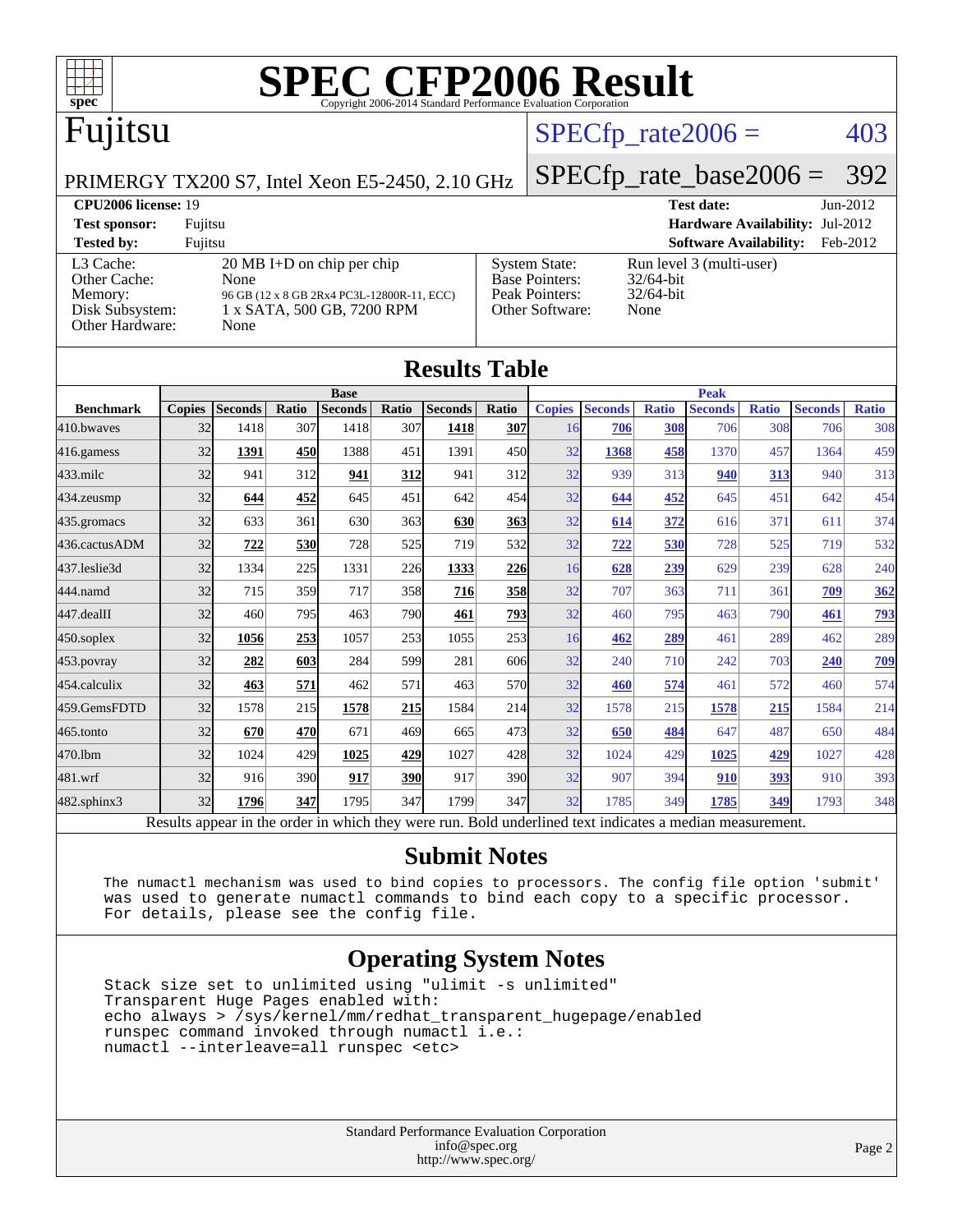

## Fujitsu

 $SPECTp_rate2006 = 403$ 

PRIMERGY TX200 S7, Intel Xeon E5-2450, 2.10 GHz

[SPECfp\\_rate\\_base2006 =](http://www.spec.org/auto/cpu2006/Docs/result-fields.html#SPECfpratebase2006) 392

**[CPU2006 license:](http://www.spec.org/auto/cpu2006/Docs/result-fields.html#CPU2006license)** 19 **[Test date:](http://www.spec.org/auto/cpu2006/Docs/result-fields.html#Testdate)** Jun-2012 **[Test sponsor:](http://www.spec.org/auto/cpu2006/Docs/result-fields.html#Testsponsor)** Fujitsu **[Hardware Availability:](http://www.spec.org/auto/cpu2006/Docs/result-fields.html#HardwareAvailability)** Jul-2012 **[Tested by:](http://www.spec.org/auto/cpu2006/Docs/result-fields.html#Testedby)** Fujitsu **[Software Availability:](http://www.spec.org/auto/cpu2006/Docs/result-fields.html#SoftwareAvailability)** Feb-2012

#### **[General Notes](http://www.spec.org/auto/cpu2006/Docs/result-fields.html#GeneralNotes)**

Environment variables set by runspec before the start of the run: LD\_LIBRARY\_PATH = "/SPECcpu2006/libs/32:/SPECcpu2006/libs/64"

 Binaries compiled on a system with 2x E5-2650 CPU + 96 GB memory using RHEL6.2 For information about Fujitsu please visit: <http://www.fujitsu.com>

**[Base Compiler Invocation](http://www.spec.org/auto/cpu2006/Docs/result-fields.html#BaseCompilerInvocation)**

[C benchmarks](http://www.spec.org/auto/cpu2006/Docs/result-fields.html#Cbenchmarks):  $\text{icc}$   $-\text{m64}$ 

[C++ benchmarks:](http://www.spec.org/auto/cpu2006/Docs/result-fields.html#CXXbenchmarks) [icpc -m64](http://www.spec.org/cpu2006/results/res2012q3/cpu2006-20120810-24123.flags.html#user_CXXbase_intel_icpc_64bit_bedb90c1146cab66620883ef4f41a67e)

[Fortran benchmarks](http://www.spec.org/auto/cpu2006/Docs/result-fields.html#Fortranbenchmarks): [ifort -m64](http://www.spec.org/cpu2006/results/res2012q3/cpu2006-20120810-24123.flags.html#user_FCbase_intel_ifort_64bit_ee9d0fb25645d0210d97eb0527dcc06e)

[Benchmarks using both Fortran and C](http://www.spec.org/auto/cpu2006/Docs/result-fields.html#BenchmarksusingbothFortranandC):<br>icc -m64 ifort -m64  $-m64$  ifort  $-m64$ 

### **[Base Portability Flags](http://www.spec.org/auto/cpu2006/Docs/result-fields.html#BasePortabilityFlags)**

| 410.bwaves: -DSPEC CPU LP64                  |                                                                |
|----------------------------------------------|----------------------------------------------------------------|
| 416.gamess: -DSPEC_CPU_LP64                  |                                                                |
| 433.milc: -DSPEC CPU LP64                    |                                                                |
| 434.zeusmp: - DSPEC CPU LP64                 |                                                                |
| 435.gromacs: -DSPEC_CPU_LP64 -nofor_main     |                                                                |
| 436.cactusADM: - DSPEC CPU LP64 - nofor main |                                                                |
| 437.leslie3d: -DSPEC CPU LP64                |                                                                |
| 444.namd: -DSPEC CPU LP64                    |                                                                |
| 447.dealII: -DSPEC CPU LP64                  |                                                                |
| 450.soplex: -DSPEC_CPU_LP64                  |                                                                |
| 453.povray: -DSPEC_CPU_LP64                  |                                                                |
| 454.calculix: - DSPEC CPU LP64 - nofor main  |                                                                |
| 459.GemsFDTD: - DSPEC_CPU LP64               |                                                                |
| 465.tonto: - DSPEC CPU LP64                  |                                                                |
| 470.1bm: - DSPEC CPU LP64                    |                                                                |
|                                              | 481.wrf: -DSPEC_CPU_LP64 -DSPEC_CPU_CASE_FLAG -DSPEC_CPU_LINUX |
| 482.sphinx3: -DSPEC_CPU_LP64                 |                                                                |
|                                              |                                                                |

### **[Base Optimization Flags](http://www.spec.org/auto/cpu2006/Docs/result-fields.html#BaseOptimizationFlags)**

[C benchmarks](http://www.spec.org/auto/cpu2006/Docs/result-fields.html#Cbenchmarks):

[-xAVX](http://www.spec.org/cpu2006/results/res2012q3/cpu2006-20120810-24123.flags.html#user_CCbase_f-xAVX) [-ipo](http://www.spec.org/cpu2006/results/res2012q3/cpu2006-20120810-24123.flags.html#user_CCbase_f-ipo) [-O3](http://www.spec.org/cpu2006/results/res2012q3/cpu2006-20120810-24123.flags.html#user_CCbase_f-O3) [-no-prec-div](http://www.spec.org/cpu2006/results/res2012q3/cpu2006-20120810-24123.flags.html#user_CCbase_f-no-prec-div) [-static](http://www.spec.org/cpu2006/results/res2012q3/cpu2006-20120810-24123.flags.html#user_CCbase_f-static) [-opt-prefetch](http://www.spec.org/cpu2006/results/res2012q3/cpu2006-20120810-24123.flags.html#user_CCbase_f-opt-prefetch) [-auto-p32](http://www.spec.org/cpu2006/results/res2012q3/cpu2006-20120810-24123.flags.html#user_CCbase_f-auto-p32) [-ansi-alias](http://www.spec.org/cpu2006/results/res2012q3/cpu2006-20120810-24123.flags.html#user_CCbase_f-ansi-alias) [-opt-mem-layout-trans=3](http://www.spec.org/cpu2006/results/res2012q3/cpu2006-20120810-24123.flags.html#user_CCbase_f-opt-mem-layout-trans_a7b82ad4bd7abf52556d4961a2ae94d5)

Continued on next page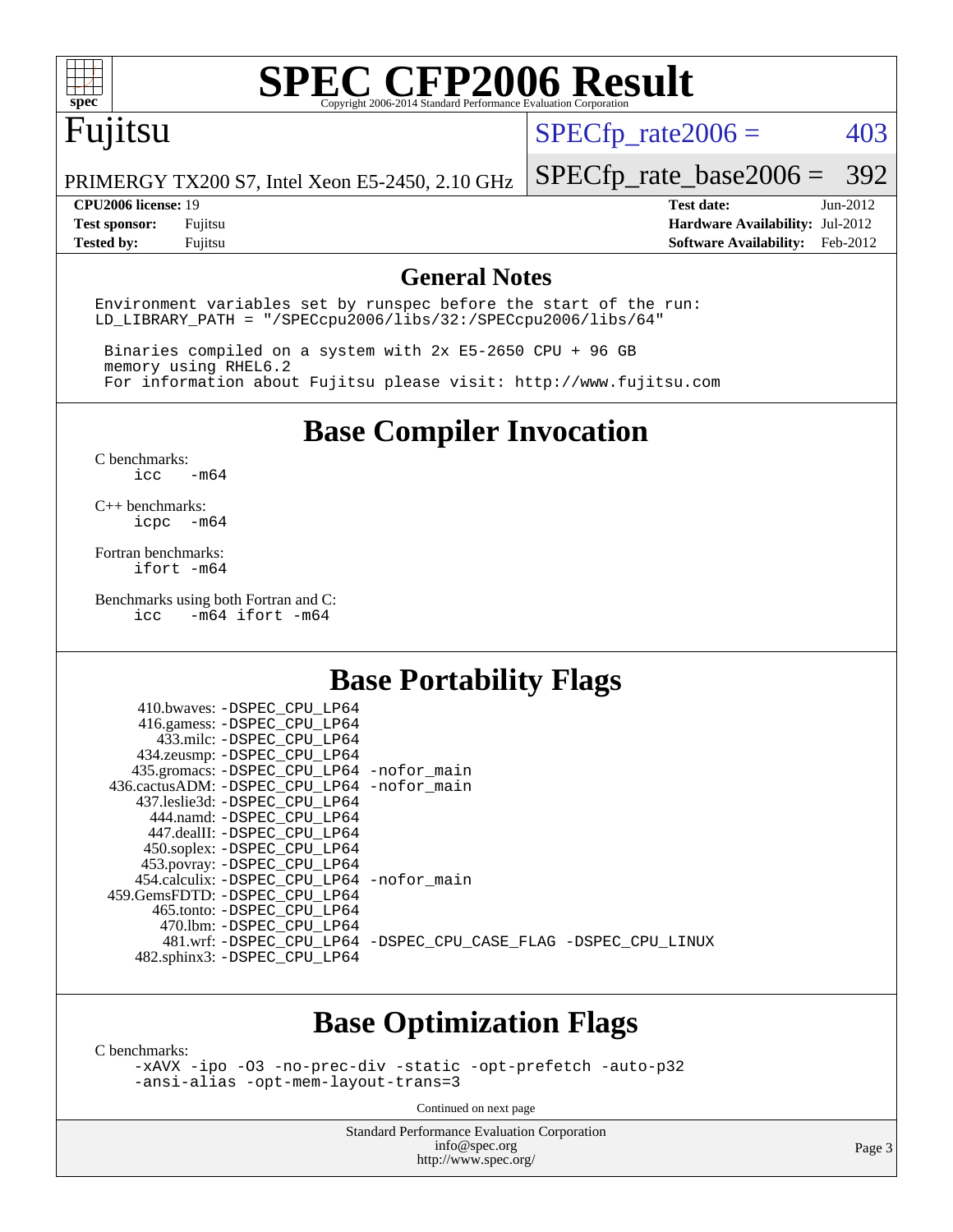# Fujitsu

 $SPECTp\_rate2006 = 403$ 

PRIMERGY TX200 S7, Intel Xeon E5-2450, 2.10 GHz

**[Test sponsor:](http://www.spec.org/auto/cpu2006/Docs/result-fields.html#Testsponsor)** Fujitsu **[Hardware Availability:](http://www.spec.org/auto/cpu2006/Docs/result-fields.html#HardwareAvailability)** Jul-2012 **[Tested by:](http://www.spec.org/auto/cpu2006/Docs/result-fields.html#Testedby)** Fujitsu **[Software Availability:](http://www.spec.org/auto/cpu2006/Docs/result-fields.html#SoftwareAvailability)** Feb-2012

[SPECfp\\_rate\\_base2006 =](http://www.spec.org/auto/cpu2006/Docs/result-fields.html#SPECfpratebase2006) 392 **[CPU2006 license:](http://www.spec.org/auto/cpu2006/Docs/result-fields.html#CPU2006license)** 19 **[Test date:](http://www.spec.org/auto/cpu2006/Docs/result-fields.html#Testdate)** Jun-2012

### **[Base Optimization Flags \(Continued\)](http://www.spec.org/auto/cpu2006/Docs/result-fields.html#BaseOptimizationFlags)**

[C++ benchmarks:](http://www.spec.org/auto/cpu2006/Docs/result-fields.html#CXXbenchmarks) [-xAVX](http://www.spec.org/cpu2006/results/res2012q3/cpu2006-20120810-24123.flags.html#user_CXXbase_f-xAVX) [-ipo](http://www.spec.org/cpu2006/results/res2012q3/cpu2006-20120810-24123.flags.html#user_CXXbase_f-ipo) [-O3](http://www.spec.org/cpu2006/results/res2012q3/cpu2006-20120810-24123.flags.html#user_CXXbase_f-O3) [-no-prec-div](http://www.spec.org/cpu2006/results/res2012q3/cpu2006-20120810-24123.flags.html#user_CXXbase_f-no-prec-div) [-static](http://www.spec.org/cpu2006/results/res2012q3/cpu2006-20120810-24123.flags.html#user_CXXbase_f-static) [-opt-prefetch](http://www.spec.org/cpu2006/results/res2012q3/cpu2006-20120810-24123.flags.html#user_CXXbase_f-opt-prefetch) [-auto-p32](http://www.spec.org/cpu2006/results/res2012q3/cpu2006-20120810-24123.flags.html#user_CXXbase_f-auto-p32) [-ansi-alias](http://www.spec.org/cpu2006/results/res2012q3/cpu2006-20120810-24123.flags.html#user_CXXbase_f-ansi-alias) [-opt-mem-layout-trans=3](http://www.spec.org/cpu2006/results/res2012q3/cpu2006-20120810-24123.flags.html#user_CXXbase_f-opt-mem-layout-trans_a7b82ad4bd7abf52556d4961a2ae94d5)

[Fortran benchmarks](http://www.spec.org/auto/cpu2006/Docs/result-fields.html#Fortranbenchmarks): [-xAVX](http://www.spec.org/cpu2006/results/res2012q3/cpu2006-20120810-24123.flags.html#user_FCbase_f-xAVX) [-ipo](http://www.spec.org/cpu2006/results/res2012q3/cpu2006-20120810-24123.flags.html#user_FCbase_f-ipo) [-O3](http://www.spec.org/cpu2006/results/res2012q3/cpu2006-20120810-24123.flags.html#user_FCbase_f-O3) [-no-prec-div](http://www.spec.org/cpu2006/results/res2012q3/cpu2006-20120810-24123.flags.html#user_FCbase_f-no-prec-div) [-static](http://www.spec.org/cpu2006/results/res2012q3/cpu2006-20120810-24123.flags.html#user_FCbase_f-static) [-opt-prefetch](http://www.spec.org/cpu2006/results/res2012q3/cpu2006-20120810-24123.flags.html#user_FCbase_f-opt-prefetch)

[Benchmarks using both Fortran and C](http://www.spec.org/auto/cpu2006/Docs/result-fields.html#BenchmarksusingbothFortranandC):

[-xAVX](http://www.spec.org/cpu2006/results/res2012q3/cpu2006-20120810-24123.flags.html#user_CC_FCbase_f-xAVX) [-ipo](http://www.spec.org/cpu2006/results/res2012q3/cpu2006-20120810-24123.flags.html#user_CC_FCbase_f-ipo) [-O3](http://www.spec.org/cpu2006/results/res2012q3/cpu2006-20120810-24123.flags.html#user_CC_FCbase_f-O3) [-no-prec-div](http://www.spec.org/cpu2006/results/res2012q3/cpu2006-20120810-24123.flags.html#user_CC_FCbase_f-no-prec-div) [-static](http://www.spec.org/cpu2006/results/res2012q3/cpu2006-20120810-24123.flags.html#user_CC_FCbase_f-static) [-opt-prefetch](http://www.spec.org/cpu2006/results/res2012q3/cpu2006-20120810-24123.flags.html#user_CC_FCbase_f-opt-prefetch) [-auto-p32](http://www.spec.org/cpu2006/results/res2012q3/cpu2006-20120810-24123.flags.html#user_CC_FCbase_f-auto-p32) [-ansi-alias](http://www.spec.org/cpu2006/results/res2012q3/cpu2006-20120810-24123.flags.html#user_CC_FCbase_f-ansi-alias) [-opt-mem-layout-trans=3](http://www.spec.org/cpu2006/results/res2012q3/cpu2006-20120810-24123.flags.html#user_CC_FCbase_f-opt-mem-layout-trans_a7b82ad4bd7abf52556d4961a2ae94d5)

### **[Peak Compiler Invocation](http://www.spec.org/auto/cpu2006/Docs/result-fields.html#PeakCompilerInvocation)**

[C benchmarks \(except as noted below\)](http://www.spec.org/auto/cpu2006/Docs/result-fields.html#Cbenchmarksexceptasnotedbelow): icc  $-m6\overline{4}$ 

482.sphinx3: [icc -m32](http://www.spec.org/cpu2006/results/res2012q3/cpu2006-20120810-24123.flags.html#user_peakCCLD482_sphinx3_intel_icc_a6a621f8d50482236b970c6ac5f55f93)

[C++ benchmarks \(except as noted below\):](http://www.spec.org/auto/cpu2006/Docs/result-fields.html#CXXbenchmarksexceptasnotedbelow) [icpc -m64](http://www.spec.org/cpu2006/results/res2012q3/cpu2006-20120810-24123.flags.html#user_CXXpeak_intel_icpc_64bit_bedb90c1146cab66620883ef4f41a67e)

450.soplex: [icpc -m32](http://www.spec.org/cpu2006/results/res2012q3/cpu2006-20120810-24123.flags.html#user_peakCXXLD450_soplex_intel_icpc_4e5a5ef1a53fd332b3c49e69c3330699)

[Fortran benchmarks](http://www.spec.org/auto/cpu2006/Docs/result-fields.html#Fortranbenchmarks): [ifort -m64](http://www.spec.org/cpu2006/results/res2012q3/cpu2006-20120810-24123.flags.html#user_FCpeak_intel_ifort_64bit_ee9d0fb25645d0210d97eb0527dcc06e)

[Benchmarks using both Fortran and C](http://www.spec.org/auto/cpu2006/Docs/result-fields.html#BenchmarksusingbothFortranandC): [icc -m64](http://www.spec.org/cpu2006/results/res2012q3/cpu2006-20120810-24123.flags.html#user_CC_FCpeak_intel_icc_64bit_0b7121f5ab7cfabee23d88897260401c) [ifort -m64](http://www.spec.org/cpu2006/results/res2012q3/cpu2006-20120810-24123.flags.html#user_CC_FCpeak_intel_ifort_64bit_ee9d0fb25645d0210d97eb0527dcc06e)

### **[Peak Portability Flags](http://www.spec.org/auto/cpu2006/Docs/result-fields.html#PeakPortabilityFlags)**

| 410.bwaves: -DSPEC CPU LP64<br>416.gamess: -DSPEC_CPU_LP64<br>433.milc: -DSPEC_CPU_LP64 |  |
|-----------------------------------------------------------------------------------------|--|
| 434.zeusmp: -DSPEC_CPU_LP64                                                             |  |
| 435.gromacs: -DSPEC_CPU_LP64 -nofor_main                                                |  |
| 436.cactusADM: -DSPEC CPU LP64 -nofor main                                              |  |
| 437.leslie3d: -DSPEC CPU LP64                                                           |  |
| 444.namd: -DSPEC CPU LP64                                                               |  |
| 447.dealII: -DSPEC CPU LP64                                                             |  |
| 453.povray: -DSPEC_CPU_LP64                                                             |  |
| 454.calculix: - DSPEC CPU LP64 - nofor main                                             |  |
| 459. GemsFDTD: - DSPEC CPU LP64                                                         |  |
| 465.tonto: - DSPEC_CPU LP64                                                             |  |
| 470.1bm: - DSPEC CPU LP64                                                               |  |

Continued on next page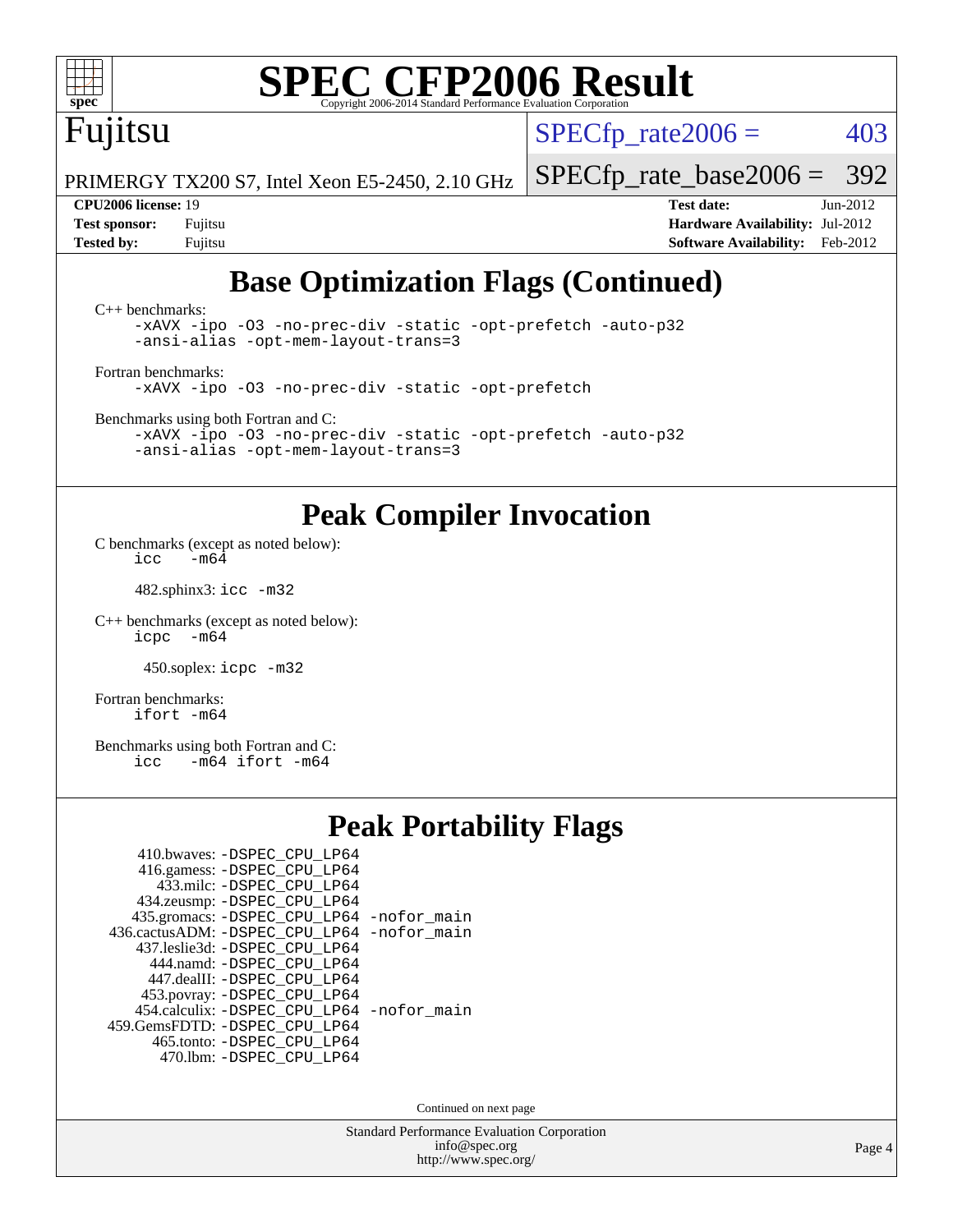

 $SPECTp\_rate2006 = 403$ 

PRIMERGY TX200 S7, Intel Xeon E5-2450, 2.10 GHz

Fujitsu

**[CPU2006 license:](http://www.spec.org/auto/cpu2006/Docs/result-fields.html#CPU2006license)** 19 **[Test date:](http://www.spec.org/auto/cpu2006/Docs/result-fields.html#Testdate)** Jun-2012 **[Test sponsor:](http://www.spec.org/auto/cpu2006/Docs/result-fields.html#Testsponsor)** Fujitsu **[Hardware Availability:](http://www.spec.org/auto/cpu2006/Docs/result-fields.html#HardwareAvailability)** Jul-2012 **[Tested by:](http://www.spec.org/auto/cpu2006/Docs/result-fields.html#Testedby)** Fujitsu **Fugital Example 2012 [Software Availability:](http://www.spec.org/auto/cpu2006/Docs/result-fields.html#SoftwareAvailability)** Feb-2012

[SPECfp\\_rate\\_base2006 =](http://www.spec.org/auto/cpu2006/Docs/result-fields.html#SPECfpratebase2006) 392

## **[Peak Portability Flags \(Continued\)](http://www.spec.org/auto/cpu2006/Docs/result-fields.html#PeakPortabilityFlags)**

481.wrf: [-DSPEC\\_CPU\\_LP64](http://www.spec.org/cpu2006/results/res2012q3/cpu2006-20120810-24123.flags.html#suite_peakPORTABILITY481_wrf_DSPEC_CPU_LP64) [-DSPEC\\_CPU\\_CASE\\_FLAG](http://www.spec.org/cpu2006/results/res2012q3/cpu2006-20120810-24123.flags.html#b481.wrf_peakCPORTABILITY_DSPEC_CPU_CASE_FLAG) [-DSPEC\\_CPU\\_LINUX](http://www.spec.org/cpu2006/results/res2012q3/cpu2006-20120810-24123.flags.html#b481.wrf_peakCPORTABILITY_DSPEC_CPU_LINUX)

## **[Peak Optimization Flags](http://www.spec.org/auto/cpu2006/Docs/result-fields.html#PeakOptimizationFlags)**

[C benchmarks](http://www.spec.org/auto/cpu2006/Docs/result-fields.html#Cbenchmarks):

 433.milc: [-xAVX](http://www.spec.org/cpu2006/results/res2012q3/cpu2006-20120810-24123.flags.html#user_peakPASS2_CFLAGSPASS2_LDFLAGS433_milc_f-xAVX)(pass 2) [-prof-gen](http://www.spec.org/cpu2006/results/res2012q3/cpu2006-20120810-24123.flags.html#user_peakPASS1_CFLAGSPASS1_LDFLAGS433_milc_prof_gen_e43856698f6ca7b7e442dfd80e94a8fc)(pass 1) [-ipo](http://www.spec.org/cpu2006/results/res2012q3/cpu2006-20120810-24123.flags.html#user_peakPASS2_CFLAGSPASS2_LDFLAGS433_milc_f-ipo)(pass 2) [-O3](http://www.spec.org/cpu2006/results/res2012q3/cpu2006-20120810-24123.flags.html#user_peakPASS2_CFLAGSPASS2_LDFLAGS433_milc_f-O3)(pass 2) [-no-prec-div](http://www.spec.org/cpu2006/results/res2012q3/cpu2006-20120810-24123.flags.html#user_peakPASS2_CFLAGSPASS2_LDFLAGS433_milc_f-no-prec-div)(pass 2) [-prof-use](http://www.spec.org/cpu2006/results/res2012q3/cpu2006-20120810-24123.flags.html#user_peakPASS2_CFLAGSPASS2_LDFLAGS433_milc_prof_use_bccf7792157ff70d64e32fe3e1250b55)(pass 2) [-static](http://www.spec.org/cpu2006/results/res2012q3/cpu2006-20120810-24123.flags.html#user_peakOPTIMIZE433_milc_f-static) [-auto-ilp32](http://www.spec.org/cpu2006/results/res2012q3/cpu2006-20120810-24123.flags.html#user_peakCOPTIMIZE433_milc_f-auto-ilp32) [-opt-mem-layout-trans=3](http://www.spec.org/cpu2006/results/res2012q3/cpu2006-20120810-24123.flags.html#user_peakCOPTIMIZE433_milc_f-opt-mem-layout-trans_a7b82ad4bd7abf52556d4961a2ae94d5)

 $470$ .lbm: basepeak = yes

482.sphinx3: [-xAVX](http://www.spec.org/cpu2006/results/res2012q3/cpu2006-20120810-24123.flags.html#user_peakOPTIMIZE482_sphinx3_f-xAVX) [-ipo](http://www.spec.org/cpu2006/results/res2012q3/cpu2006-20120810-24123.flags.html#user_peakOPTIMIZE482_sphinx3_f-ipo) [-O3](http://www.spec.org/cpu2006/results/res2012q3/cpu2006-20120810-24123.flags.html#user_peakOPTIMIZE482_sphinx3_f-O3) [-no-prec-div](http://www.spec.org/cpu2006/results/res2012q3/cpu2006-20120810-24123.flags.html#user_peakOPTIMIZE482_sphinx3_f-no-prec-div) [-unroll2](http://www.spec.org/cpu2006/results/res2012q3/cpu2006-20120810-24123.flags.html#user_peakCOPTIMIZE482_sphinx3_f-unroll_784dae83bebfb236979b41d2422d7ec2)

[C++ benchmarks:](http://www.spec.org/auto/cpu2006/Docs/result-fields.html#CXXbenchmarks)

444.namd:  $-x$ AVX(pass 2)  $-p$ rof-gen(pass 1)  $-p$ po(pass 2)  $-03$ (pass 2) [-no-prec-div](http://www.spec.org/cpu2006/results/res2012q3/cpu2006-20120810-24123.flags.html#user_peakPASS2_CXXFLAGSPASS2_LDFLAGS444_namd_f-no-prec-div)(pass 2) [-prof-use](http://www.spec.org/cpu2006/results/res2012q3/cpu2006-20120810-24123.flags.html#user_peakPASS2_CXXFLAGSPASS2_LDFLAGS444_namd_prof_use_bccf7792157ff70d64e32fe3e1250b55)(pass 2) [-fno-alias](http://www.spec.org/cpu2006/results/res2012q3/cpu2006-20120810-24123.flags.html#user_peakCXXOPTIMIZE444_namd_f-no-alias_694e77f6c5a51e658e82ccff53a9e63a) [-auto-ilp32](http://www.spec.org/cpu2006/results/res2012q3/cpu2006-20120810-24123.flags.html#user_peakCXXOPTIMIZE444_namd_f-auto-ilp32)

447.dealII: basepeak = yes

 450.soplex: [-xAVX](http://www.spec.org/cpu2006/results/res2012q3/cpu2006-20120810-24123.flags.html#user_peakPASS2_CXXFLAGSPASS2_LDFLAGS450_soplex_f-xAVX)(pass 2) [-prof-gen](http://www.spec.org/cpu2006/results/res2012q3/cpu2006-20120810-24123.flags.html#user_peakPASS1_CXXFLAGSPASS1_LDFLAGS450_soplex_prof_gen_e43856698f6ca7b7e442dfd80e94a8fc)(pass 1) [-ipo](http://www.spec.org/cpu2006/results/res2012q3/cpu2006-20120810-24123.flags.html#user_peakPASS2_CXXFLAGSPASS2_LDFLAGS450_soplex_f-ipo)(pass 2) [-O3](http://www.spec.org/cpu2006/results/res2012q3/cpu2006-20120810-24123.flags.html#user_peakPASS2_CXXFLAGSPASS2_LDFLAGS450_soplex_f-O3)(pass 2) [-no-prec-div](http://www.spec.org/cpu2006/results/res2012q3/cpu2006-20120810-24123.flags.html#user_peakPASS2_CXXFLAGSPASS2_LDFLAGS450_soplex_f-no-prec-div)(pass 2) [-prof-use](http://www.spec.org/cpu2006/results/res2012q3/cpu2006-20120810-24123.flags.html#user_peakPASS2_CXXFLAGSPASS2_LDFLAGS450_soplex_prof_use_bccf7792157ff70d64e32fe3e1250b55)(pass 2) [-opt-malloc-options=3](http://www.spec.org/cpu2006/results/res2012q3/cpu2006-20120810-24123.flags.html#user_peakOPTIMIZE450_soplex_f-opt-malloc-options_13ab9b803cf986b4ee62f0a5998c2238)

 453.povray: [-xAVX](http://www.spec.org/cpu2006/results/res2012q3/cpu2006-20120810-24123.flags.html#user_peakPASS2_CXXFLAGSPASS2_LDFLAGS453_povray_f-xAVX)(pass 2) [-prof-gen](http://www.spec.org/cpu2006/results/res2012q3/cpu2006-20120810-24123.flags.html#user_peakPASS1_CXXFLAGSPASS1_LDFLAGS453_povray_prof_gen_e43856698f6ca7b7e442dfd80e94a8fc)(pass 1) [-ipo](http://www.spec.org/cpu2006/results/res2012q3/cpu2006-20120810-24123.flags.html#user_peakPASS2_CXXFLAGSPASS2_LDFLAGS453_povray_f-ipo)(pass 2) [-O3](http://www.spec.org/cpu2006/results/res2012q3/cpu2006-20120810-24123.flags.html#user_peakPASS2_CXXFLAGSPASS2_LDFLAGS453_povray_f-O3)(pass 2) [-no-prec-div](http://www.spec.org/cpu2006/results/res2012q3/cpu2006-20120810-24123.flags.html#user_peakPASS2_CXXFLAGSPASS2_LDFLAGS453_povray_f-no-prec-div)(pass 2) [-prof-use](http://www.spec.org/cpu2006/results/res2012q3/cpu2006-20120810-24123.flags.html#user_peakPASS2_CXXFLAGSPASS2_LDFLAGS453_povray_prof_use_bccf7792157ff70d64e32fe3e1250b55)(pass 2) [-unroll4](http://www.spec.org/cpu2006/results/res2012q3/cpu2006-20120810-24123.flags.html#user_peakCXXOPTIMIZE453_povray_f-unroll_4e5e4ed65b7fd20bdcd365bec371b81f) [-ansi-alias](http://www.spec.org/cpu2006/results/res2012q3/cpu2006-20120810-24123.flags.html#user_peakCXXOPTIMIZE453_povray_f-ansi-alias)

[Fortran benchmarks](http://www.spec.org/auto/cpu2006/Docs/result-fields.html#Fortranbenchmarks):

410.bwaves:  $-xAUX(pass 2)$  -prof-qen(pass 1) [-ipo](http://www.spec.org/cpu2006/results/res2012q3/cpu2006-20120810-24123.flags.html#user_peakPASS2_FFLAGSPASS2_LDFLAGS410_bwaves_f-ipo)(pass 2) [-O3](http://www.spec.org/cpu2006/results/res2012q3/cpu2006-20120810-24123.flags.html#user_peakPASS2_FFLAGSPASS2_LDFLAGS410_bwaves_f-O3)(pass 2) [-no-prec-div](http://www.spec.org/cpu2006/results/res2012q3/cpu2006-20120810-24123.flags.html#user_peakPASS2_FFLAGSPASS2_LDFLAGS410_bwaves_f-no-prec-div)(pass 2) [-prof-use](http://www.spec.org/cpu2006/results/res2012q3/cpu2006-20120810-24123.flags.html#user_peakPASS2_FFLAGSPASS2_LDFLAGS410_bwaves_prof_use_bccf7792157ff70d64e32fe3e1250b55)(pass 2) [-static](http://www.spec.org/cpu2006/results/res2012q3/cpu2006-20120810-24123.flags.html#user_peakOPTIMIZE410_bwaves_f-static)

 416.gamess: [-xAVX](http://www.spec.org/cpu2006/results/res2012q3/cpu2006-20120810-24123.flags.html#user_peakPASS2_FFLAGSPASS2_LDFLAGS416_gamess_f-xAVX)(pass 2) [-prof-gen](http://www.spec.org/cpu2006/results/res2012q3/cpu2006-20120810-24123.flags.html#user_peakPASS1_FFLAGSPASS1_LDFLAGS416_gamess_prof_gen_e43856698f6ca7b7e442dfd80e94a8fc)(pass 1) [-ipo](http://www.spec.org/cpu2006/results/res2012q3/cpu2006-20120810-24123.flags.html#user_peakPASS2_FFLAGSPASS2_LDFLAGS416_gamess_f-ipo)(pass 2) [-O3](http://www.spec.org/cpu2006/results/res2012q3/cpu2006-20120810-24123.flags.html#user_peakPASS2_FFLAGSPASS2_LDFLAGS416_gamess_f-O3)(pass 2) [-no-prec-div](http://www.spec.org/cpu2006/results/res2012q3/cpu2006-20120810-24123.flags.html#user_peakPASS2_FFLAGSPASS2_LDFLAGS416_gamess_f-no-prec-div)(pass 2) [-prof-use](http://www.spec.org/cpu2006/results/res2012q3/cpu2006-20120810-24123.flags.html#user_peakPASS2_FFLAGSPASS2_LDFLAGS416_gamess_prof_use_bccf7792157ff70d64e32fe3e1250b55)(pass 2) [-unroll2](http://www.spec.org/cpu2006/results/res2012q3/cpu2006-20120810-24123.flags.html#user_peakOPTIMIZE416_gamess_f-unroll_784dae83bebfb236979b41d2422d7ec2) [-inline-level=0](http://www.spec.org/cpu2006/results/res2012q3/cpu2006-20120810-24123.flags.html#user_peakOPTIMIZE416_gamess_f-inline-level_318d07a09274ad25e8d15dbfaa68ba50) [-scalar-rep-](http://www.spec.org/cpu2006/results/res2012q3/cpu2006-20120810-24123.flags.html#user_peakOPTIMIZE416_gamess_f-disablescalarrep_abbcad04450fb118e4809c81d83c8a1d) [-static](http://www.spec.org/cpu2006/results/res2012q3/cpu2006-20120810-24123.flags.html#user_peakOPTIMIZE416_gamess_f-static)

434.zeusmp: basepeak = yes

437.leslie3d: [-xAVX](http://www.spec.org/cpu2006/results/res2012q3/cpu2006-20120810-24123.flags.html#user_peakOPTIMIZE437_leslie3d_f-xAVX) [-ipo](http://www.spec.org/cpu2006/results/res2012q3/cpu2006-20120810-24123.flags.html#user_peakOPTIMIZE437_leslie3d_f-ipo) [-O3](http://www.spec.org/cpu2006/results/res2012q3/cpu2006-20120810-24123.flags.html#user_peakOPTIMIZE437_leslie3d_f-O3) [-no-prec-div](http://www.spec.org/cpu2006/results/res2012q3/cpu2006-20120810-24123.flags.html#user_peakOPTIMIZE437_leslie3d_f-no-prec-div) [-static](http://www.spec.org/cpu2006/results/res2012q3/cpu2006-20120810-24123.flags.html#user_peakOPTIMIZE437_leslie3d_f-static) [-opt-prefetch](http://www.spec.org/cpu2006/results/res2012q3/cpu2006-20120810-24123.flags.html#user_peakOPTIMIZE437_leslie3d_f-opt-prefetch)

459.GemsFDTD: basepeak = yes

 465.tonto: [-xAVX](http://www.spec.org/cpu2006/results/res2012q3/cpu2006-20120810-24123.flags.html#user_peakPASS2_FFLAGSPASS2_LDFLAGS465_tonto_f-xAVX)(pass 2) [-prof-gen](http://www.spec.org/cpu2006/results/res2012q3/cpu2006-20120810-24123.flags.html#user_peakPASS1_FFLAGSPASS1_LDFLAGS465_tonto_prof_gen_e43856698f6ca7b7e442dfd80e94a8fc)(pass 1) [-ipo](http://www.spec.org/cpu2006/results/res2012q3/cpu2006-20120810-24123.flags.html#user_peakPASS2_FFLAGSPASS2_LDFLAGS465_tonto_f-ipo)(pass 2) [-O3](http://www.spec.org/cpu2006/results/res2012q3/cpu2006-20120810-24123.flags.html#user_peakPASS2_FFLAGSPASS2_LDFLAGS465_tonto_f-O3)(pass 2) [-no-prec-div](http://www.spec.org/cpu2006/results/res2012q3/cpu2006-20120810-24123.flags.html#user_peakPASS2_FFLAGSPASS2_LDFLAGS465_tonto_f-no-prec-div)(pass 2) [-prof-use](http://www.spec.org/cpu2006/results/res2012q3/cpu2006-20120810-24123.flags.html#user_peakPASS2_FFLAGSPASS2_LDFLAGS465_tonto_prof_use_bccf7792157ff70d64e32fe3e1250b55)(pass 2) [-unroll4](http://www.spec.org/cpu2006/results/res2012q3/cpu2006-20120810-24123.flags.html#user_peakOPTIMIZE465_tonto_f-unroll_4e5e4ed65b7fd20bdcd365bec371b81f) [-auto](http://www.spec.org/cpu2006/results/res2012q3/cpu2006-20120810-24123.flags.html#user_peakOPTIMIZE465_tonto_f-auto) [-inline-calloc](http://www.spec.org/cpu2006/results/res2012q3/cpu2006-20120810-24123.flags.html#user_peakOPTIMIZE465_tonto_f-inline-calloc) [-opt-malloc-options=3](http://www.spec.org/cpu2006/results/res2012q3/cpu2006-20120810-24123.flags.html#user_peakOPTIMIZE465_tonto_f-opt-malloc-options_13ab9b803cf986b4ee62f0a5998c2238)

Continued on next page